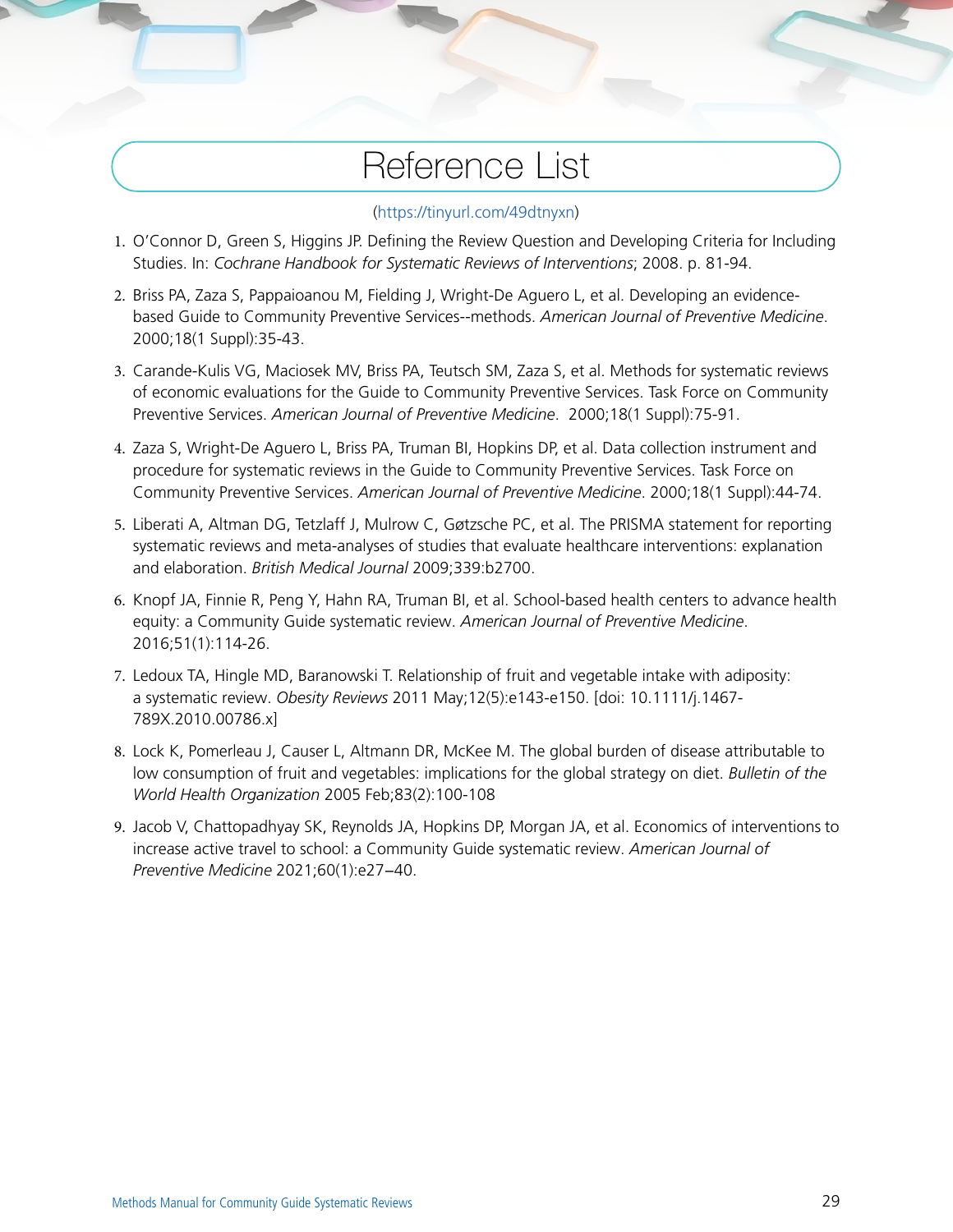# Appendix

([https://tinyurl.com/49dtnyxn\)](https://tinyurl.com/49dtnyxn)

#### Appendix 1. Example of Preferred Reporting Items for Systematic Reviews and Meta-Analyses (PRISMA) Flowchart from Review of Interventions to Support Healthier Foods and Beverages in Schools [\(https://tinyurl.com/h7p84rd9](https://tinyurl.com/h7p84rd9))



Preferred Reporting Items for Systematic Reviews and Meta-Analyses (PRISMA) flowchart showing number of studies identified, reviewed in full text, reasons for exclusion, and total number of included studies from the review of Healthier Food and Beverage Interventions in Schools.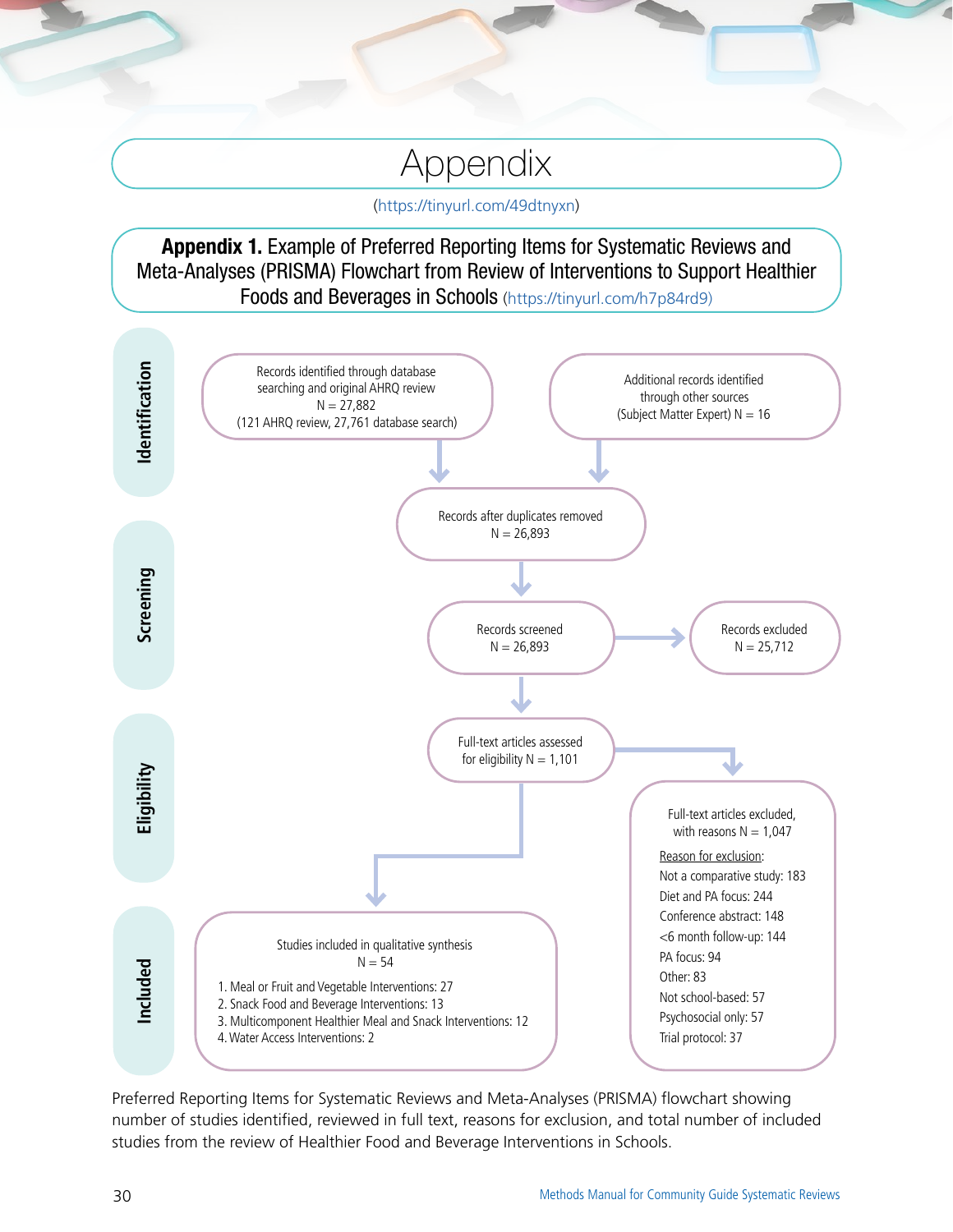### Appendix 2. Example of Evidence Table Template from School-Based Health Centers Review

(<https://tinyurl.com/b4ma3ucn>)

| <b>Author</b><br>and Year                                             | Design and<br><b>Execution</b>                                                                                                                                                                                                                                                                                                                                                          | <b>Population</b><br>and Setting                                                                                                                                                                                                                                                                         | <b>Intervention</b><br>and Comparison                                                                                                                                                                                                                                                                                                                                                                                                                                                         | <b>Outcome</b><br>measure and<br>how determined | <b>Major</b><br>result(s)                                                                                                                                                                                                                                                                                                                                                  |
|-----------------------------------------------------------------------|-----------------------------------------------------------------------------------------------------------------------------------------------------------------------------------------------------------------------------------------------------------------------------------------------------------------------------------------------------------------------------------------|----------------------------------------------------------------------------------------------------------------------------------------------------------------------------------------------------------------------------------------------------------------------------------------------------------|-----------------------------------------------------------------------------------------------------------------------------------------------------------------------------------------------------------------------------------------------------------------------------------------------------------------------------------------------------------------------------------------------------------------------------------------------------------------------------------------------|-------------------------------------------------|----------------------------------------------------------------------------------------------------------------------------------------------------------------------------------------------------------------------------------------------------------------------------------------------------------------------------------------------------------------------------|
| $\blacksquare$ First three<br>authors and<br>dates<br>Study objective | Study design<br>■ Suitability of<br>design<br>■ Quality of<br>execution (total<br>number of<br>limitations)<br>• Descriptions<br>(intervention)<br>and study<br>population) (#<br>of $1)$<br>$\blacksquare$ Sampling (#<br>of $1)$<br>$\blacksquare$ Measurement (#<br>of $2)$<br>Data Analysis (#<br>of $1)$<br>Interpretation of<br>Results (# of 3)<br>$\blacksquare$ Other (# of 1) | $\blacksquare$ Location<br>$\triangleright$ City<br>$\triangleright$ State<br>Rural or urban<br>setting<br>■ Setting<br>Eligibility<br>criteria or study<br>population<br>Study groups or<br>sample size<br>Study period<br>$\blacksquare$ Age<br>Gender<br>Race or Ethnicity<br>Socioeconomic<br>status | Intervention<br>Study group or<br>condition<br>■ Services offered<br>■ Staffing<br>■ Hours or time of<br>operation<br>■ Years<br>established or<br>fully operational<br>before study<br>period<br>Implementer<br>Restrictions on<br>services offered<br>or eligibility<br>Control<br>Study group or<br>condition<br>■ Services offered<br>$\blacksquare$ Staffing<br>Hours or time of<br>operation<br>■ Years<br>established or<br>fully operational<br>before study<br>period<br>Implementer | ■ Outcomes<br>(metrics)                         | ■ Multi-site or<br>single site<br>evaluation?<br>Did author<br>evaluate one or<br>many SBHCs?<br>If multi-site,<br>are results<br>aggregated<br>across sites?<br>Does author<br>report results<br>specific to each<br>SBHC?<br><b>Effect sizes</b><br>■ Summary of<br>major findings<br>Other harms<br>■ Other benefits<br>Applicability<br><b>Economic</b><br>information |

■ Restrictions on services offered or eligibility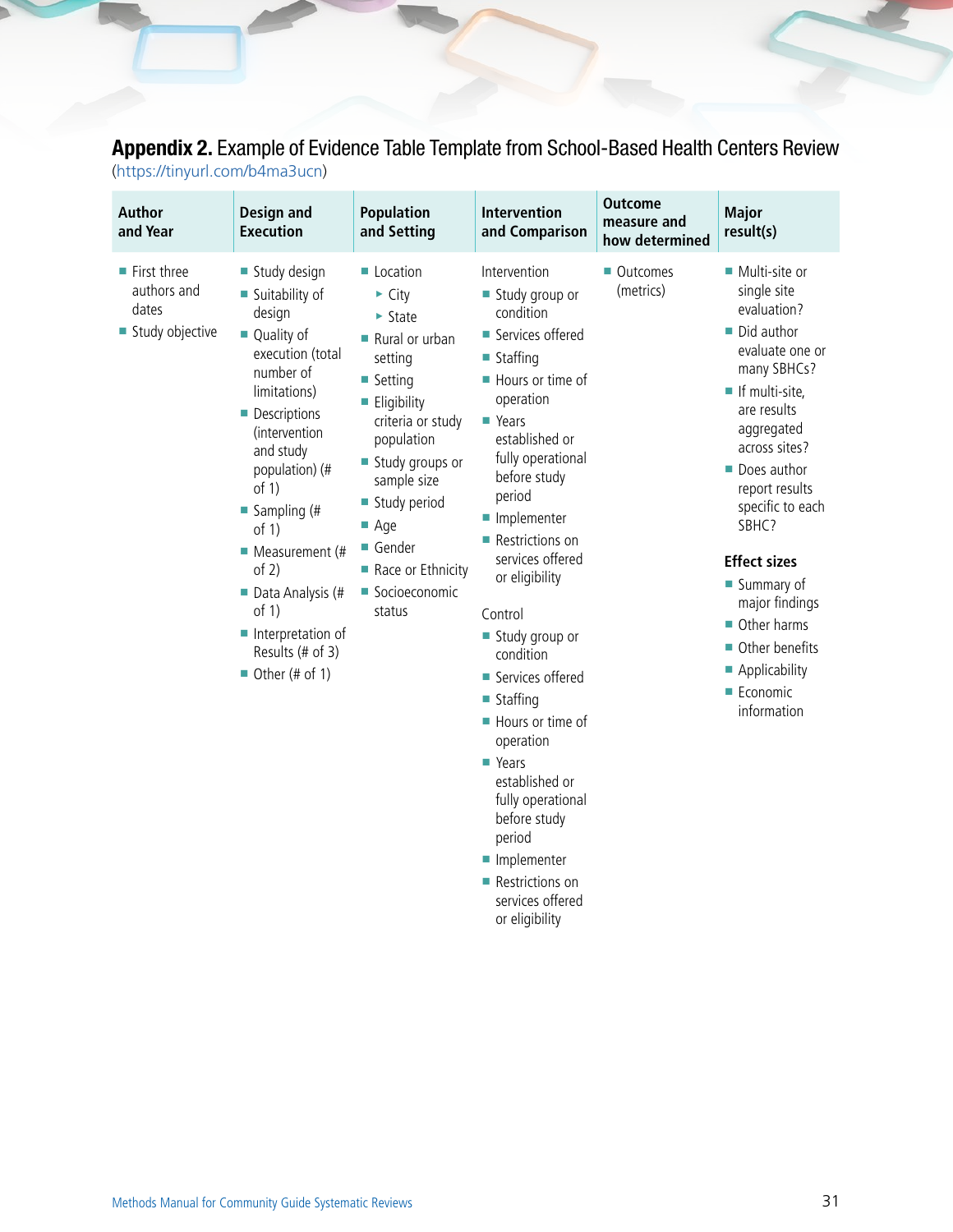## Appendix 3. Example Body of Evidence Table from School-Based Health Clinics Review

(<https://tinyurl.com/b4ma3ucn>)

| <b>Quality of Execution</b> | <b>Suitability of Study Design</b> |                 |       |  |  |
|-----------------------------|------------------------------------|-----------------|-------|--|--|
|                             | <b>Greatest</b>                    | <b>Moderate</b> | Least |  |  |
| Good $(0-1)$                | 10                                 |                 | 17    |  |  |
| Fair (2-4)                  |                                    |                 |       |  |  |

#### Appendix 4. Example Study Effect Estimate Display from CHWs for Diabetes Prevention Review [\(https://tinyurl.com/3nh22c6k\)](https://tinyurl.com/3nh22c6k)

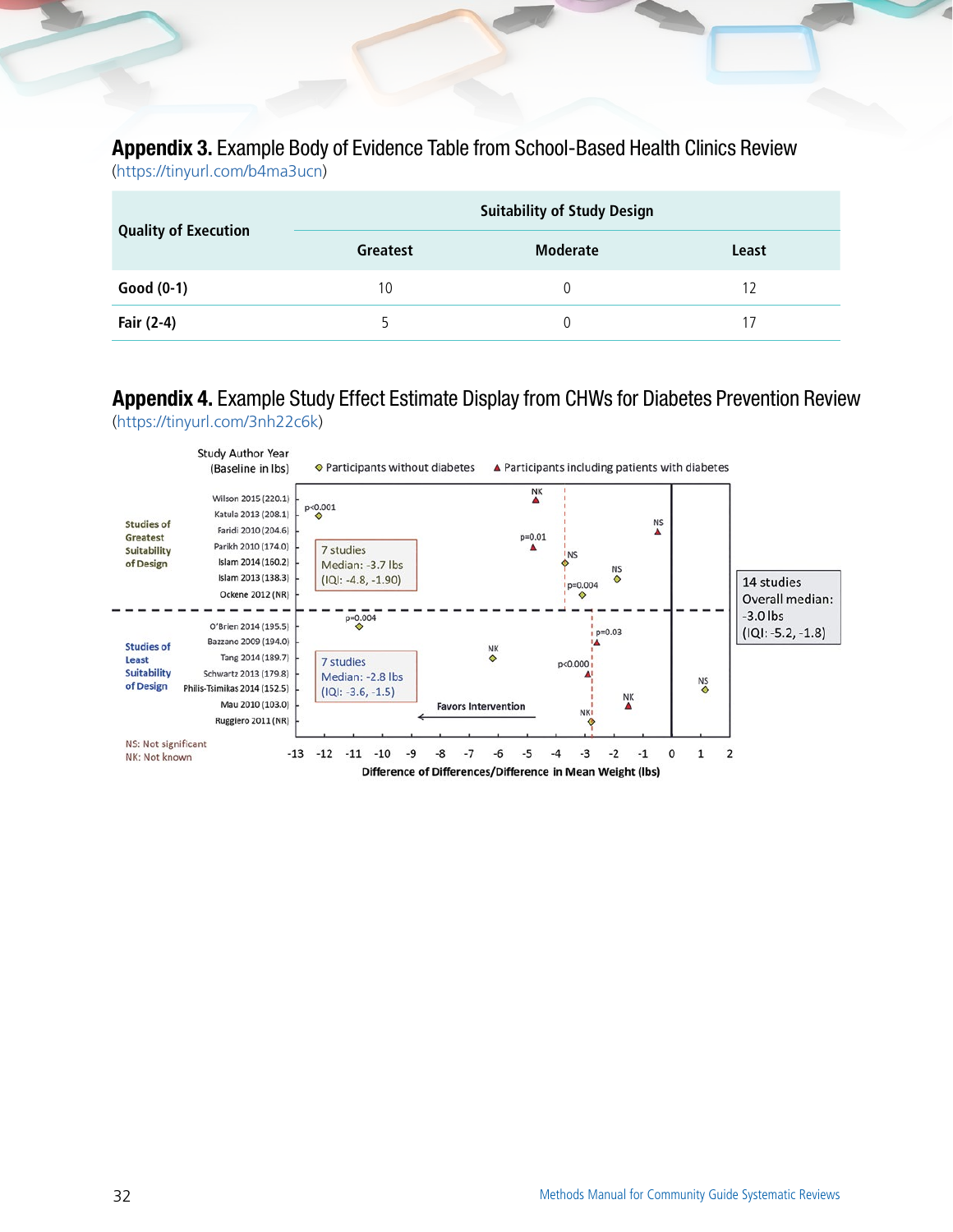## Appendix 5. CPSTF Evidence Decision Table (Revised 2017)\*

| <b>CPSTF Rating</b><br>for the Strength<br>of Evidence on<br><b>Effectiveness</b> | <b>Required</b><br>suitability of<br>study design<br>within the<br>included studies                                                                                                                                             | <b>Required quality</b><br>of execution<br>within the<br>included studies | <b>Required</b><br>number of<br>studies of that<br>study design<br>suitability<br>and quality of<br>execution | <b>Overall</b><br>assessment of<br>the distribution<br>of study<br>results for the<br>recommendation<br>outcome or<br>outcome<br>pathway | <b>Overall</b><br>assessment of<br>the (population)<br>health impact<br>based on<br>findings from<br>included<br>studies for the<br>recommendation<br>outcome<br>or outcome<br>pathway |  |
|-----------------------------------------------------------------------------------|---------------------------------------------------------------------------------------------------------------------------------------------------------------------------------------------------------------------------------|---------------------------------------------------------------------------|---------------------------------------------------------------------------------------------------------------|------------------------------------------------------------------------------------------------------------------------------------------|----------------------------------------------------------------------------------------------------------------------------------------------------------------------------------------|--|
|                                                                                   | Greatest                                                                                                                                                                                                                        | Good                                                                      | 2 or more                                                                                                     | Consistent                                                                                                                               | Meaningful                                                                                                                                                                             |  |
| <b>STRONG</b>                                                                     | Moderate or a mix<br>of Greatest and<br>Moderate                                                                                                                                                                                | Good                                                                      | 5 or more                                                                                                     | Consistent                                                                                                                               | Meaningful                                                                                                                                                                             |  |
|                                                                                   | Greatest                                                                                                                                                                                                                        | Fair or a mix of Fair<br>and Good                                         | 5 or more                                                                                                     | Consistent                                                                                                                               | Meaningful                                                                                                                                                                             |  |
|                                                                                   | Included studies meet criteria for SUFFICIENT but not STRONG body of evidence, but<br>magnitude is substantial and supports UPGRADING the strength of the evidence supporting<br>Large<br>CPSTF conclusion on the effectiveness |                                                                           |                                                                                                               |                                                                                                                                          |                                                                                                                                                                                        |  |
|                                                                                   | Greatest                                                                                                                                                                                                                        | Good                                                                      | $\mathbf{1}$                                                                                                  | NA.                                                                                                                                      | Meaningful                                                                                                                                                                             |  |
| <b>SUFFICIENT</b>                                                                 | Moderate or a mix<br>of Greatest and<br>Moderate                                                                                                                                                                                | Fair or a mix of Fair<br>and Good                                         | 3 or more                                                                                                     | Consistent                                                                                                                               | Meaningful                                                                                                                                                                             |  |
|                                                                                   | Least, or a mix of<br>Least and higher                                                                                                                                                                                          | Fair or a mix of Fair<br>and Good                                         | 5 or more                                                                                                     | Consistent                                                                                                                               | Meaningful                                                                                                                                                                             |  |
|                                                                                   | Included studies meet criteria for STRONG body of evidence, but CPSTF assessment finds one or more issues and<br>therefore decides to DOWNGRADE the strength of the evidence to SUFFICIENT (see supplementary table)            |                                                                           |                                                                                                               |                                                                                                                                          |                                                                                                                                                                                        |  |
| <b>INSUFFICIENT</b>                                                               | Or overall<br>Identified evidence does not meet minimum requirements or<br>combinations based on design suitability, quality of execution, or<br>study findings are<br>number of studies<br>inconsistent                        |                                                                           |                                                                                                               | assessment is that                                                                                                                       | Or overall<br>assessment is that<br>studies demonstrate<br>Small or No Effects                                                                                                         |  |

Based on "Translating Evidence of Effectiveness into Recommendations" from Briss 20002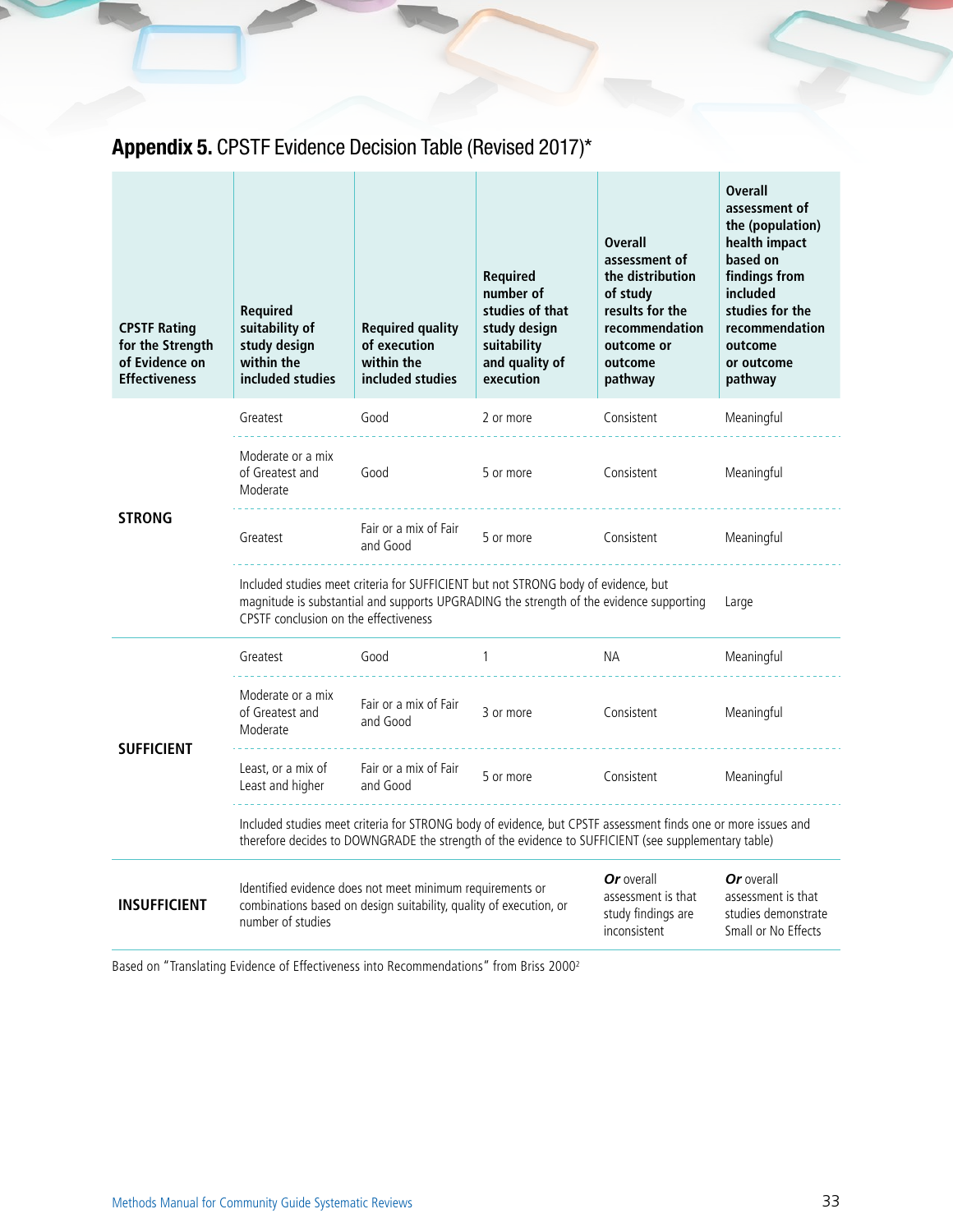#### Appendix 6. CPSTF Options for Modifying Findings and Conclusions\*



#### Adequate evidence of no effect

Intervention studies provide either strong or sufficient evidence of no (or a very small) effect on any of the recommendation outcomes.

#### • Applicability findings or gaps

- Concerns with link to health outcomes
- Harms or equity concerns
- Differential evidence, or concerns on harms or equit

\*This table expands on "Translating Evidence of Effectiveness into Recommendations" from Briss 20002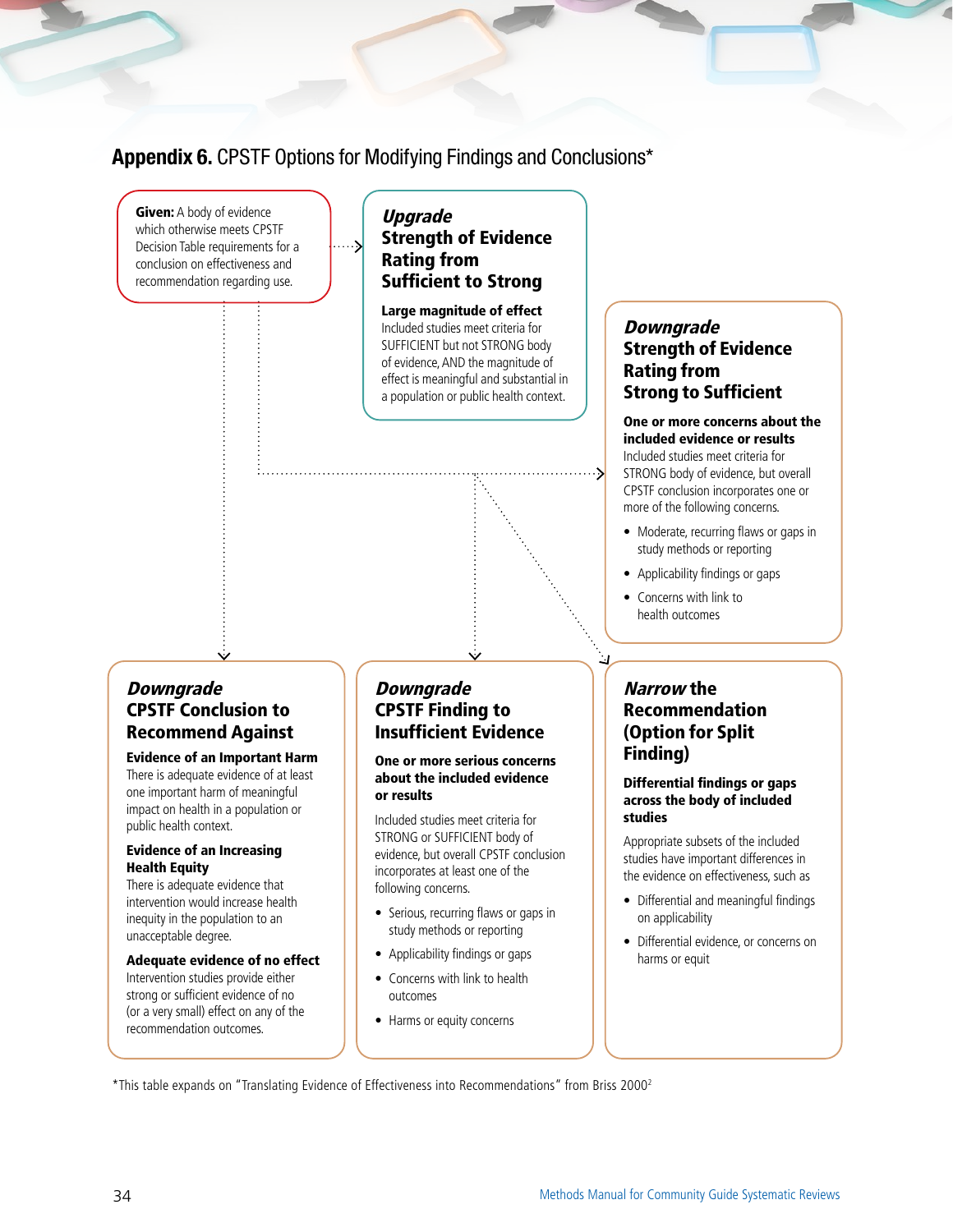### Appendix 7. Detailed Evidence Table for Economic Review from

School-Based Health Centers Review [\(https://tinyurl.com/b4ma3ucn](https://tinyurl.com/b4ma3ucn))

This table is an example of a detailed evidence table from an economic review. Each column represents a category (e.g., Study information) with types of information or evidence (e.g., Author, year).

| <b>Study</b><br><b>Information</b>                                                  | <b>Location</b>                                                                                                                                                                                                                                            | Intervention<br><b>Description</b> | <b>Effectiveness</b><br><b>Outcomes</b><br>of Interest<br>to Economic<br><b>Review</b> | Intervention<br>Cost                                                                                                                    | <b>Cost Averted</b><br>by Type                                                                                                                                                                                                                                                                                                                                                                                                                                                                                                                                                                                                                          | <b>Benefit-cost</b><br>Ratio                                                                             |
|-------------------------------------------------------------------------------------|------------------------------------------------------------------------------------------------------------------------------------------------------------------------------------------------------------------------------------------------------------|------------------------------------|----------------------------------------------------------------------------------------|-----------------------------------------------------------------------------------------------------------------------------------------|---------------------------------------------------------------------------------------------------------------------------------------------------------------------------------------------------------------------------------------------------------------------------------------------------------------------------------------------------------------------------------------------------------------------------------------------------------------------------------------------------------------------------------------------------------------------------------------------------------------------------------------------------------|----------------------------------------------------------------------------------------------------------|
| Author, year<br>Study design<br><b>Economic</b><br>method<br>Monetary<br>conversion | <b>Eligibility</b><br>• Population<br>characteristics<br>► Sample size<br>$\blacktriangleright$ Female<br>$\rightharpoonup$ Age or<br>school grade<br>$\triangleright$ Race or<br>ethnicity<br>$\blacktriangleright$ Insurance<br>status<br>■ Time horizon | ■ Control<br>group                 |                                                                                        | School #1<br>School #2<br>Source<br>Components<br>included<br>■ Quality of<br>capture<br>■ Quality of<br>measurement<br>Overall quality | School #1<br>$\blacktriangleright$ Emergency<br>department<br>services<br>Avoided<br>pregnancy<br>$\blacktriangleright$ Early<br>pregnancy<br>detection<br>$\blacktriangleright$ Prenatal<br>care<br>$\triangleright$ STD<br>detection<br>and<br>treatment<br>School #2<br>$\blacktriangleright$ Emergency<br>department<br>services<br>Avoided<br>pregnancy<br>$\triangleright$ Early<br>pregnancy<br>detection<br>$\blacktriangleright$ Prenatal<br>care<br>$\triangleright$ STD<br>detection<br>and<br>treatment<br>■ Total benefit<br>Source<br>Components<br>included<br>■ Quality of<br>capture<br>■ Quality of<br>measurement<br>Overall quality | School #1<br>School #2<br>■ Net benefit<br>School #1<br>School #2<br>■ Quality of<br>estimate<br>■ Notes |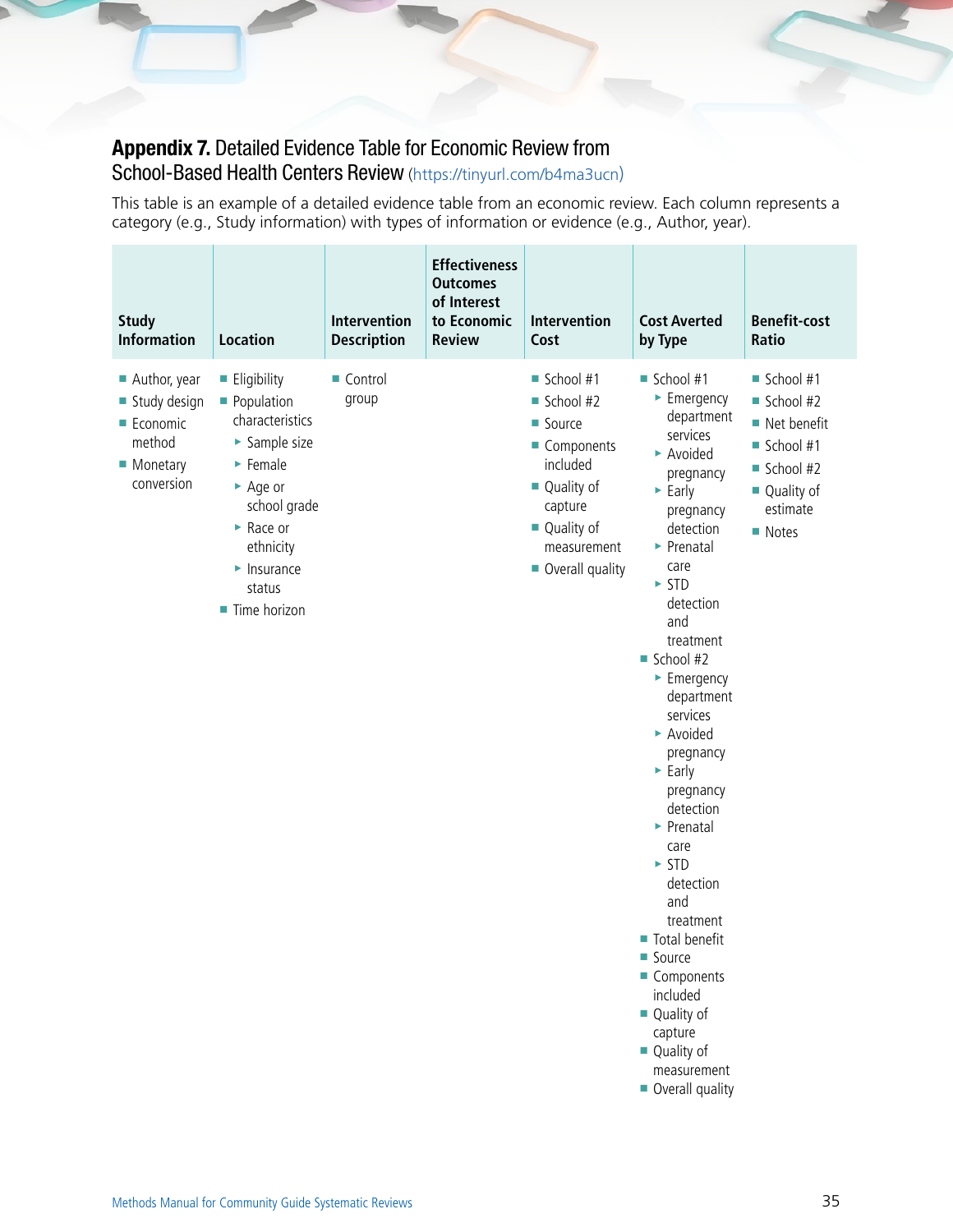## Appendix 8. Decision Table for Conclusion on Cost-Beneficial Finding

| <b>CPSTF Finding</b> | <b>Required quality</b><br>of estimates from<br>included studies                                                                           | <b>Required number</b><br>of studies | <b>Overall assessment</b><br>of the distribution<br>of study results<br>for the finding<br>statement | <b>Criterion for</b><br>determination |
|----------------------|--------------------------------------------------------------------------------------------------------------------------------------------|--------------------------------------|------------------------------------------------------------------------------------------------------|---------------------------------------|
| Cost-beneficial      | Good<br>Fair and good<br>Fair                                                                                                              | 2 or more<br>3 or more<br>4 or more  | Consistent<br>Consistent<br>Consistent                                                               | Benefits $>$ Cost                     |
| No finding           | Identified evidence does not meet requirement<br>of minimum quality or combinations based on<br>quality of estimates and number of studies |                                      | OR overall assessment<br>is that study results are $OR$ Benefits <cost*<br>inconsistent</cost*<br>   |                                       |

\*Woolf, Steven H. "A closer look at the economic argument for disease prevention." JAMA 301.5 (2009): 536-538.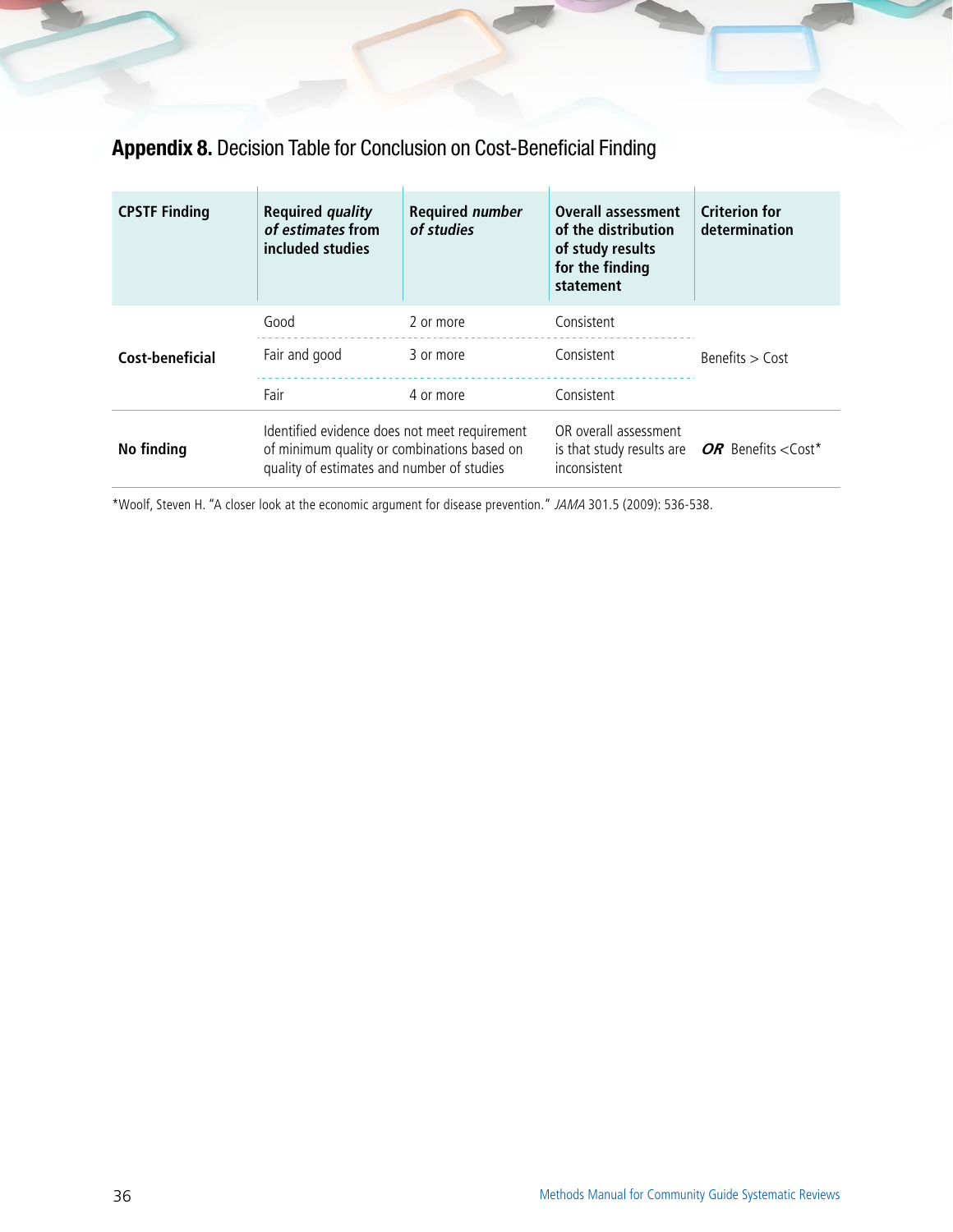### Appendix 9. Economic Decision Table for Cost-Effectiveness Finding

| <b>CPSTF Finding</b>      | <b>Required quality</b><br>of estimates from<br>included studies | <b>Required number</b><br>of studies | <b>Overall assessment</b><br>of the distribution<br>of study results<br>for the finding<br>statement | <b>Criterion for</b><br>determination                                                |  |
|---------------------------|------------------------------------------------------------------|--------------------------------------|------------------------------------------------------------------------------------------------------|--------------------------------------------------------------------------------------|--|
|                           | Good                                                             | 2 or more                            | Consistent                                                                                           | Cost per QALY gained                                                                 |  |
| <b>Cost-effective</b>     | Fair and good                                                    | 3 or more                            | Consistent                                                                                           | $\le$ \$50,000<br><b>OR</b>                                                          |  |
|                           | Fair                                                             | 4 or more                            | Consistent                                                                                           | Cost per DALY averted<br>$\leq$ annual GDP capita                                    |  |
|                           | Good                                                             | 2 or more                            | Consistent                                                                                           | Cost per QALY gained                                                                 |  |
| <b>Not cost-effective</b> | Fair and good                                                    | 3 or more                            | Consistent                                                                                           | > \$150,000<br><b>OR</b>                                                             |  |
|                           | Fair                                                             | 4 or more                            | Consistent                                                                                           | Cost per DALY averted<br>> 3x annual GDP capita*                                     |  |
|                           |                                                                  |                                      |                                                                                                      | <b>OR</b>                                                                            |  |
|                           | Identified evidence does not meet requirement                    |                                      | OR overall assessment<br>is that study results are<br>inconsistent                                   | $$50,000 <$ Cost<br>≤ \$150,000 per<br>QALY gained                                   |  |
| <b>No finding</b>         | of minimum quality or combinations based on                      |                                      |                                                                                                      | <b>OR</b>                                                                            |  |
|                           | quality of estimates and number of studies                       |                                      |                                                                                                      | annual GDP per capita<br>< Cost per DALY averted<br>$<$ 3x annual GDP<br>per capita* |  |

\*Note the WHO guidelines suggest interventions are cost-effective when DALY is less than 3x annual GDP per capita. See World Health Organization. Macroeconomics and Health: Investing in Health for Economic Development: Report of the Commission on Macroeconomics and Health. 2001.